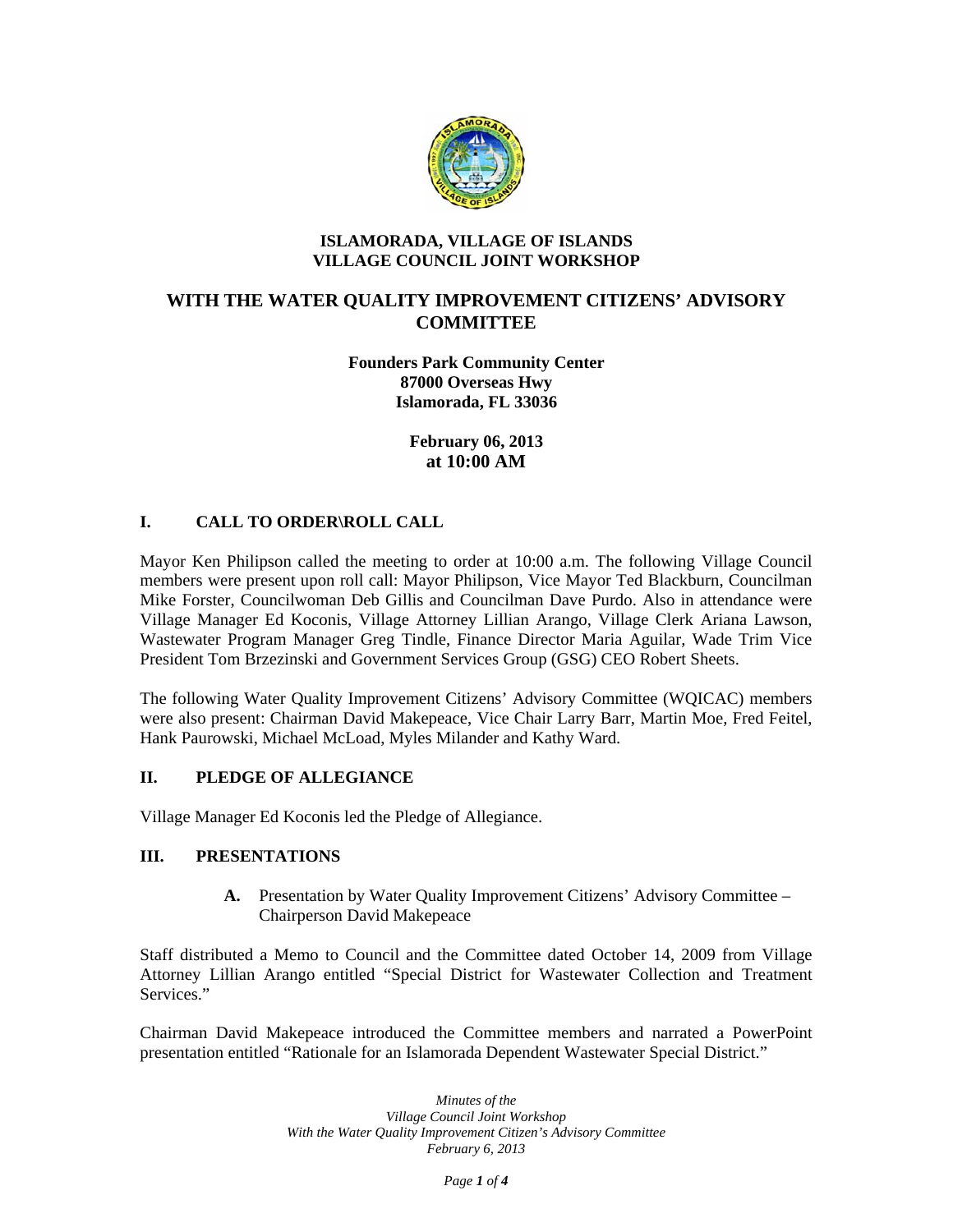Councilman Forster inquired what the Committee vote was with regard to their recommendations. Chairman Makepeace stated that the Committee unanimously decided to recommend formation of a Dependent Wastewater Special District (DWSD) to the Council, with the exception of Kathy Ward, who was not present at the Committee Meeting vote.

Vice Mayor Blackburn inquired whether any Committee members would consider serving on a potential DWSD Board. By a show of hands, six of the eight Committee members indicated their interest in serving on such a Board, with the exception of Martin Moe and Kathy Ward. Martin Moe recommended steps for the Council to take in considering formation of a DWSD. Chairman Makepeace stated that ideal board members would possess considerable professional wastewater, engineering or environmental skills, as well as public communication skills. Councilman Forster spoke in favor of a DWSD but noted as a comparison that the membership composition of the Key Largo Wastewater Treatment District has been quite varied with regard to professional expertise. Myles Milander clarified that the DWSD staff would report to the Village Council rather than staff. Discussion ensued regarding elected versus appointed Board members and the projected timeline for an election in 2014, and potential DWSD responsibilities.

Committee member Larry Barr voiced concerns about the location of Wastewater Matters in the Regular Village Council Meeting agenda, public communications, and land easements. Vice Mayor Blackburn stated that the Village has a mechanism in place to address concerns of the type commonly expressed at Regular Village Council Meetings, and that public comment is not necessarily the appropriate way to resolve those issues. Councilwoman Gillis concurred and noted that all issues on Village Council Meeting agendas are important to the public, not just Wastewater Matters.

Councilman Purdo praised Wade Trim's and Reynolds Water Islamorada's recent public communication efforts and opined that the Village already has in place the necessary structure to successfully carry out the wastewater implementation project, without a DWSD.

Stanley Margulies, Islamorada, urged the Council to place Wastewater Matters during Regular Village Council Meetings to an earlier position in the agenda. Wastewater Program Manager Greg Tindle addressed Mr. Barr's communications concerns. Councilman Forster and Councilman Purdo expressed preference for Wastewater Matters toward the end of the agenda; Councilwoman Gillis disagreed. Council agreed to address the placement of Wastewater Matters at a later date.

Vice Mayor Blackburn inquired whether the Committee had developed a conceptual budget for DWSD administration. Chairman Makepeace stated that the goal would be to maintain revenue neutrality, with the current staff position of Wastewater Program Manager transferring to the DWSD and the DWSD sharing the Village's existing support staff. Committee member Hank Paurowski stated that the DWSD Board would relieve the Village, the engineer, and the construction contractor of the burdens of community relations and customer service. Committee member Martin Moe clarified that Council would control the DWSD's budget. Committee member Michael McLoad cautioned Council to take care to avoid duplicity of services that could result in turf wars should Council approve formation of a DWSD.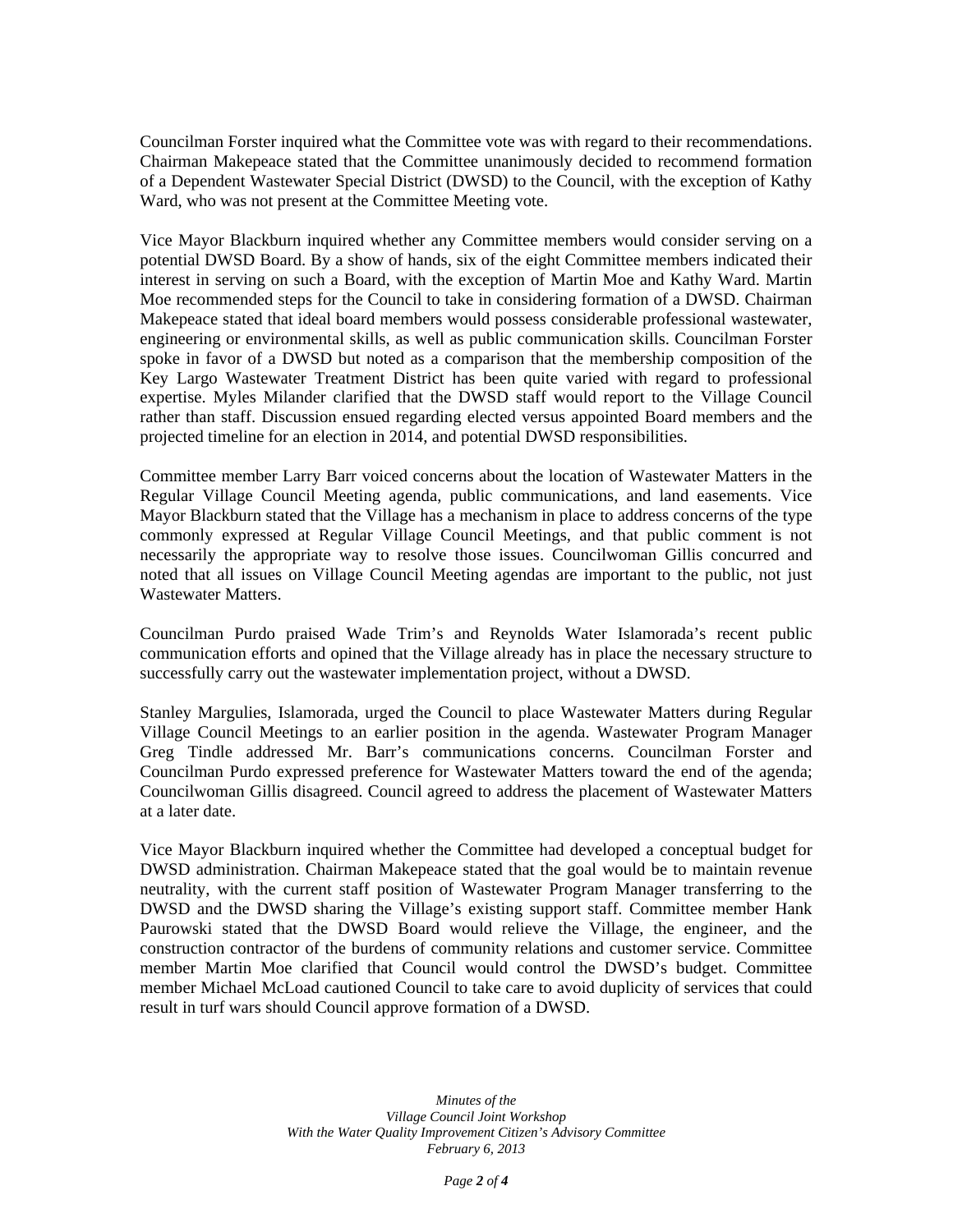At Mayor Philipson's inquiry Committee members Larry Barr and Myles Milander, indicated they would be willing to serve on a DWSD Board uncompensated. Martin Moe opined that remuneration for services would encourage a high level of commitment by Board members. Chairman Makepeace agreed but indicated he may consider serving uncompensated. Vice Mayor Blackburn spoke in favor of compensating DSWD Board members if formed. Chairman Makepeace projected weekly workloads of 20-30 hours for DSWD Board members. Councilwoman Gillis stated that if additional expertise was to be acquired she would prefer to enhance Village staff capabilities with additional paid expertise rather than funding a DWSD. Councilman Forster stated that his support for a DWSD is based on the potential to offer greater checks and balances, expedited resolution of citizens' issues, and reduced time spent on wastewater discussions by Council at Regular Village Council Meetings.

Chairman Makepeace explained how Council, staff and the DWSD would interact, and also discussed staff cost sharing. Councilman Forster and Councilwoman Gillis stated their preference for the Wastewater Program Manager reporting either to the Village Manager or directly to Council rather than to the DWSD. Discussion ensued between Council and the Committee regarding oversight of the Wastewater Program Manager.

Chairman Makepeace requested direction from the Council.

Mayor Philipson invited GSG CEO Robert Sheets to speak to the advantages/disadvantages of a DWSD. Mr. Sheets advised the Council that they should consider whether a hypothetical DWSD would have contract management and dispute resolution authority or whether they would operate solely in an advisory capacity. Mr. Sheets stated that he personally does not promote staff sharing between districts and municipalities, as it confuses employees. He also advised Council that the hiring of additional staff would be inevitable once the DWSD became operational and that the DWSD would need to conduct active public outreach as a utility operator. Mr. Sheets cautioned the Council that once a DWSD is formed; it would be extremely difficult to dismantle.

Councilwoman Gillis inquired what the customer service chain of command would be under the DWSD model. Chairman Makepeace responded that questions would first be directed to Reynolds Water Islamorada, then to Wade Trim, next to the Wastewater Manager, and finally to the DWSD. Councilwoman Gillis stated that as a dependent district, the buck should stop with the Village Council rather than the DWSD.

## **IV. PUBLIC COMMENT**

Mayor Philipson opened up public comment; there was none.

## **V. COUNCIL DISCUSSION**

Mayor Philipson inquired as to the will of the Council. Councilman Forster and Vice Mayor Blackburn stated their support for the formation of a DSWD. Councilman Purdo, Councilwoman Gillis, and Mayor Philipson stated that they are against the formation of a DSWD.

Vice Mayor Blackburn noted that without a DWSD, hiring of additional staff is inevitable. Mayor Philipson stated that he would like to see the establishment of an operational wastewater utility department in the next year or so.